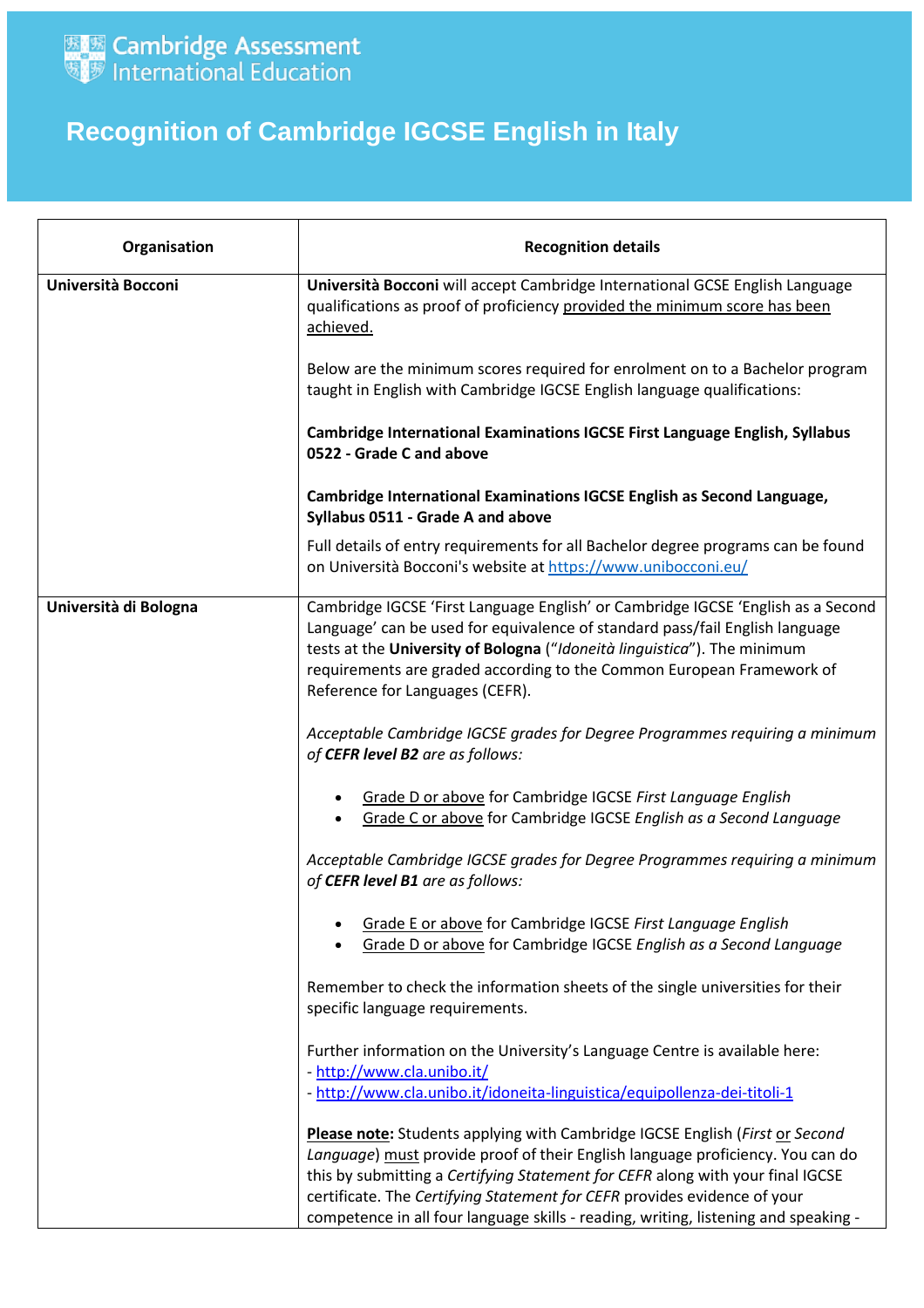|                                                                                                  | according to the Common European Framework of Reference for Languages<br>$(CEFR)$ .                                                                                                                                                                                                                                                                                                                                                                |
|--------------------------------------------------------------------------------------------------|----------------------------------------------------------------------------------------------------------------------------------------------------------------------------------------------------------------------------------------------------------------------------------------------------------------------------------------------------------------------------------------------------------------------------------------------------|
|                                                                                                  | Full details on how to obtain this additional certificate can be found on the                                                                                                                                                                                                                                                                                                                                                                      |
|                                                                                                  | Cambridge International Examinations website at:<br>www.cie.org.uk/igcserecognition. If you have any questions regarding this                                                                                                                                                                                                                                                                                                                      |
|                                                                                                  | certificate, please contact Cambridge International Examinations directly at                                                                                                                                                                                                                                                                                                                                                                       |
|                                                                                                  | info@cie.org.uk                                                                                                                                                                                                                                                                                                                                                                                                                                    |
| Università Cattolica del Sacro<br>Cuore, Servizio Linguistico di<br>Ateneo (SeLdA)/ the Language | The Language Centre (Servizio Linguistico di Ateneo (SeLdA), Università Cattolica<br>del Sacro Cuore                                                                                                                                                                                                                                                                                                                                               |
| <b>Centre</b>                                                                                    | The Servizio Linguistico di Ateneo (SeLdA) of the Universita Cattolica del Sacro<br>Cuore will accept Cambridge IGCSE First Language English or Cambridge IGCSE<br>English as a Second Language as proof of English proficiency as long as the<br>minimum requirements have been met. Details of English language requirements<br>for each campus can be found using the links below:                                                              |
|                                                                                                  | Milan Campus: Full details of English language requirements for all faculties can<br>be found at: http://selda.unicatt.it/milano-<br>2016 MILANO TABELLA CERTIFICATI tutte le lingue.pdf                                                                                                                                                                                                                                                           |
|                                                                                                  | Rome Campus: Full details of English language requirements for the Faculties of<br>Medicine and Economics can be found at:<br>http://roma.unicatt.it/Certificati riconosciuti - Economia.pdf;<br>http://roma.unicatt.it/certificati riconosciuti - Medicina.pdf                                                                                                                                                                                    |
|                                                                                                  | Brescia Campus: Full details of English language requirements for all faculties can<br>be found here: http://selda.unicatt.it/brescia-<br>Certificazione internazionele SELDA tutticorsi.pdf                                                                                                                                                                                                                                                       |
|                                                                                                  | Full details of all undergraduate courses and their entry requirements can<br>be found on the University's website at http://www.unicatt.it                                                                                                                                                                                                                                                                                                        |
| Università degli Studi di Napoli<br><b>Federico II</b>                                           | Centro Linguistico di Ateneo (CLA), Università degli Studi di Napoli Federico II                                                                                                                                                                                                                                                                                                                                                                   |
|                                                                                                  | The Centro Linguistico di Ateneo (CLA) of the Università degli Studi di Napoli<br>Federico II will accept Cambridge IGCSE First Language English or Cambridge<br>IGCSE English as a Second Language as proof of English proficiency as long as the<br>minimum requirements have been met.<br>The minimum scores required if applying for a place on an undergraduate course<br>at the Università degli Studi di Napoli Federico II are as follows: |
|                                                                                                  | Acceptable Cambridge IGCSE grades for undergraduate courses requiring a<br>minimum of CEFR level B2 are as follows:<br>• Grade D or above for Cambridge IGCSE First Language English<br>• Grade C or above for Cambridge IGCSE English as a Second Language                                                                                                                                                                                        |
|                                                                                                  | Acceptable Cambridge IGCSE grades for undergraduate courses requiring a<br>minimum of CEFR level B1 are as follows:<br>• Grade E or above for Cambridge IGCSE First Language English<br>• Grade D or above for Cambridge IGCSE English as a Second Language                                                                                                                                                                                        |
|                                                                                                  | Further information on the Centro Linguistico di Ateneo (CLA) is available here:<br>http://www.cla.unina.it. Full details of all undergraduate courses and their entry<br>requirements can be found on the University's website at http://www.unina.it/                                                                                                                                                                                            |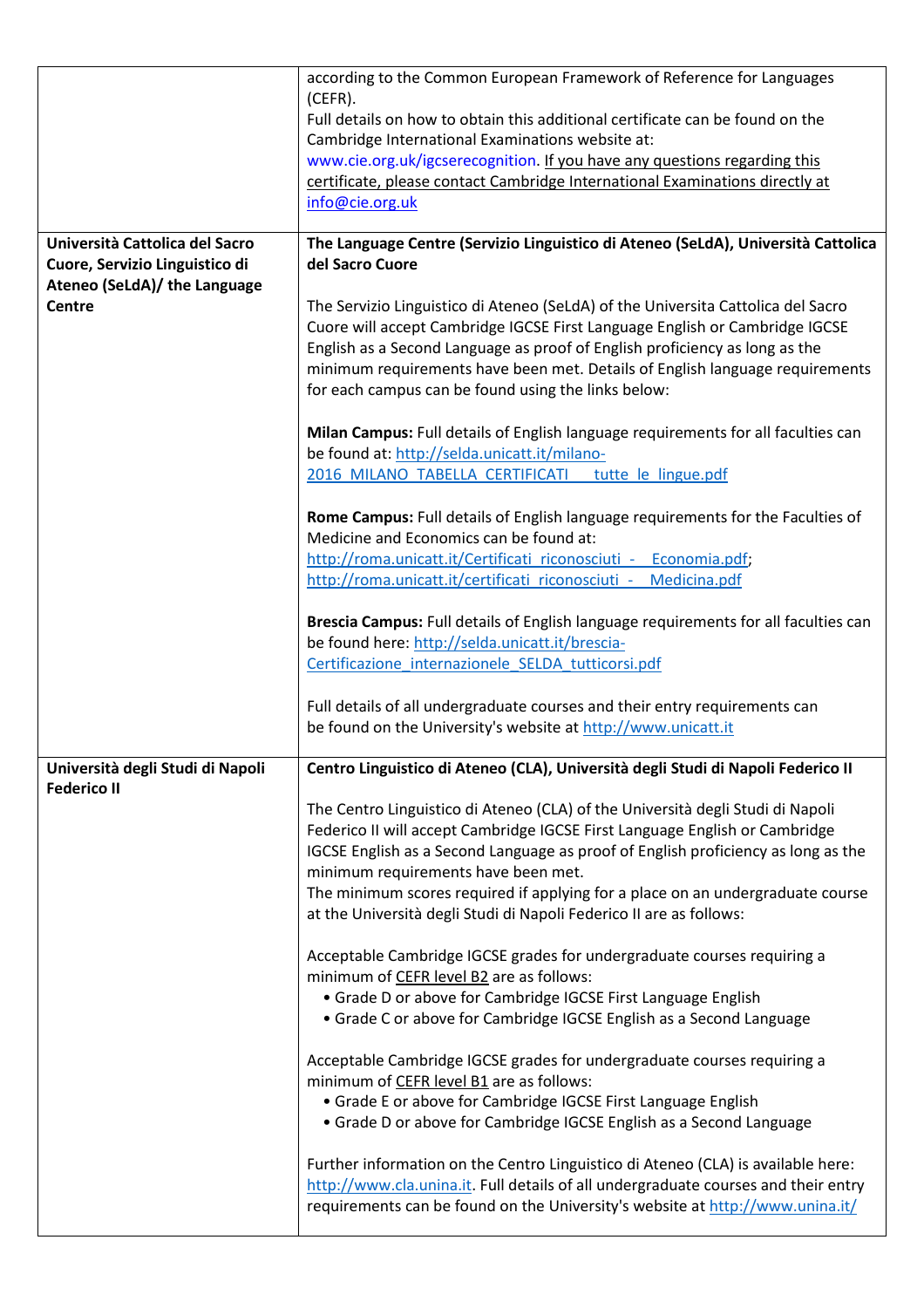| The University of Genova                                                         | The University of Genova accepts IGCSE English as a Second Language as meeting<br>its English Language requirement for the Modern Cultures and Languages course<br>at the Faculty of Modern Languages. Students will be required to sit an additional<br>oral test as part of the University's admission policy.                                                                                                                                                                                           |
|----------------------------------------------------------------------------------|------------------------------------------------------------------------------------------------------------------------------------------------------------------------------------------------------------------------------------------------------------------------------------------------------------------------------------------------------------------------------------------------------------------------------------------------------------------------------------------------------------|
| Università del Salento,<br>Centro Linguistico di Ateneo (CLA)                    | The Centro Linguistico di Ateneo (CLA) of the Università del Salento will accept<br>Cambridge IGCSE First Language English or Cambridge IGCSE English as a Second<br>Language as proof of English proficiency as long as the minimum requirements<br>have been met.                                                                                                                                                                                                                                        |
|                                                                                  | Acceptable Cambridge IGCSE grades for courses requiring a minimum of CEFR<br>level B2 are as follows:                                                                                                                                                                                                                                                                                                                                                                                                      |
|                                                                                  | Grade D or above for Cambridge IGCSE First Language English<br>$\bullet$<br>Grade C or above for Cambridge IGCSE English as a Second Language                                                                                                                                                                                                                                                                                                                                                              |
|                                                                                  | Acceptable Cambridge IGCSE grades for courses requiring a minimum of CEFR<br>level B1 are as follows:                                                                                                                                                                                                                                                                                                                                                                                                      |
|                                                                                  | Grade E or above for Cambridge IGCSE First Language English<br>Grade D or above for Cambridge IGCSE English as a Second Language                                                                                                                                                                                                                                                                                                                                                                           |
|                                                                                  | Please note: Students applying with Cambridge IGCSE English (First or Second<br>Language) must provide proof of their English language proficiency. You can do<br>this by submitting a Certifying Statement for CEFR along with your final IGCSE<br>certificate. The Certifying Statement for CEFR provides evidence of your<br>competence in all four language skills - reading, writing, listening and speaking -<br>according to the Common European Framework of Reference for Languages<br>$(CEFR)$ . |
|                                                                                  | Full details on how to obtain this additional certificate can be found on the<br>Cambridge International Examinations website at:                                                                                                                                                                                                                                                                                                                                                                          |
|                                                                                  | www.cie.org.uk/igcserecognition. If you have any questions regarding this<br>certificate, please contact Cambridge International Examinations directly at<br>info@cie.org.uk                                                                                                                                                                                                                                                                                                                               |
|                                                                                  | Further information on the Centro Linguistico di Ateneo (CLA) is available here:<br>https://cla.unisalento.it/home page. Full details of all courses and their entry<br>requirements can be found on the University's website at<br>https://www.unisalento.it/                                                                                                                                                                                                                                             |
| Università degli Studi di Roma<br>'Tor Vergata', Centro Linguistico<br>di Ateneo | The Centro Linguistico di Ateneo (CLA) of the University of Rome 'Tor Vergata'<br>will accept Cambridge IGCSE First Language English or Cambridge IGCSE English as<br>a Second Language as proof of English proficiency as long as the minimum<br>requirements have been met.                                                                                                                                                                                                                              |
|                                                                                  | The minimum scores required if applying for a place on an undergraduate and/or<br>postgraduate course at the University of Rome Tor Vergata are as follows:                                                                                                                                                                                                                                                                                                                                                |
|                                                                                  | Acceptable Cambridge IGCSE grades for undergraduate and/or postgraduate<br>courses requiring a minimum of CEFR level B2 are as follows:<br>• Grade D or above for Cambridge IGCSE First Language English<br>• Grade C or above for Cambridge IGCSE English as a Second Language                                                                                                                                                                                                                            |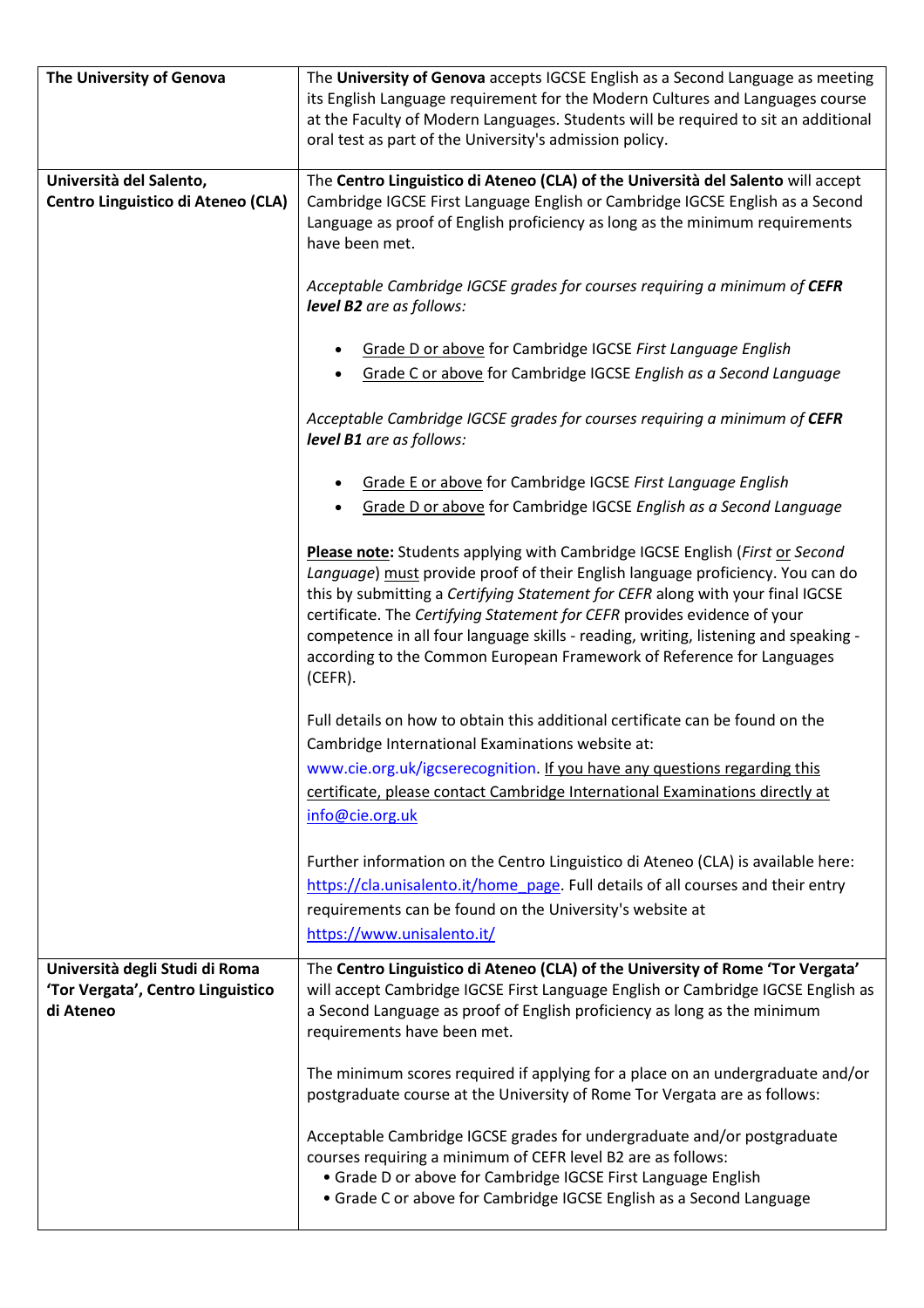|                                         | Acceptable Cambridge IGCSE grades for undergraduate and/or postgraduate            |
|-----------------------------------------|------------------------------------------------------------------------------------|
|                                         | courses requiring a minimum of CEFR level B1 are as follows:                       |
|                                         | • Grade E or above for Cambridge IGCSE First Language English                      |
|                                         | • Grade D or above for Cambridge IGCSE English as a Second Language                |
|                                         |                                                                                    |
|                                         | Further information on the Centro Linguistico di Ateneo (CLA) is available here:   |
|                                         | http://cla.uniroma2.it/. Full details of all undergraduate courses and their entry |
|                                         | requirements can be found on the University's website at                           |
|                                         | http://web.uniroma2.it/                                                            |
|                                         |                                                                                    |
| <b>University of Naples Suor Orsola</b> | The Academic Senate of the University of Naples Suor Orsola Benincasa issued       |
| <b>Benincasa</b>                        | the following statement with regards to Cambridge IGCSE qualifications and         |
|                                         | meeting entry requirements for undergraduate degree studies:                       |
|                                         |                                                                                    |
|                                         | Cambridge IGCSE English language qualifications are accepted by all Faculties of   |
|                                         | the University of Naples Suor Orsola Benincasa.                                    |
|                                         |                                                                                    |
|                                         | Cambridge IGCSE "First Language English" or Cambridge IGCSE "English as a          |
|                                         | Second Language" can be used for equivalence of standard pass/fail English         |
|                                         | language tests at the University of Naples Suor Orsola Benincasa (i.e "prova di    |
|                                         |                                                                                    |
|                                         | idoneità linguistica," first year). The minimum requirements are grades according  |
|                                         | to the Common European Framework of Reference for Languages (CEFR).                |
|                                         |                                                                                    |
|                                         | Cambridge IGCSE "First Language English" can be used for equivalence of English    |
|                                         | as a Foreign Language exams (i.e "esame di lingua e traduzione inglese," primo     |
|                                         | anno) at the degree course in Lingue straniere, limited to the language            |
|                                         | component. The certificate must be complemented with an oral exam depending        |
|                                         | on the programme of study.                                                         |
|                                         | . To correspond to the English language level required both by English language    |
|                                         |                                                                                    |
|                                         | tests and exams, students should possess one of the following Cambridge            |
|                                         | qualifications:                                                                    |
|                                         | <sup>o</sup> Cambridge IGCSE English First Language - Grade D or above             |
|                                         |                                                                                    |
|                                         | <b>OR</b>                                                                          |
|                                         | <sup>o</sup> Cambridge IGCSE English as a Second Language - Grade C or above       |
|                                         |                                                                                    |
|                                         | . To correspond to the English language level required by the English language     |
|                                         | exam at the degree course in Lingue straniere, students should possess             |
|                                         | Cambridge IGCSE English First Language - Grade C or above                          |
|                                         |                                                                                    |
|                                         | Please note that these qualifications are accepted only if taken within two years  |
|                                         | prior to university admission.                                                     |
|                                         |                                                                                    |
|                                         | • Additional university credits may be awarded for a student's achievements in     |
|                                         | IGCSE qualifications other than in English (for example, in IGCSE biology or       |
|                                         | mathematics etc.). Credit will be granted when the IGCSE qualification studied is  |
|                                         | of relevance to the degree course that the student wishes to pursue. The decision  |
|                                         | to award additional credits will be undertaken by the Faculty Committee and will   |
|                                         | be carried out on a case-by-case basis.                                            |
|                                         |                                                                                    |
|                                         | Full details of all undergraduate courses and their entry requirements can be      |
|                                         | found on the University's website at https://www.unisob.na.it/                     |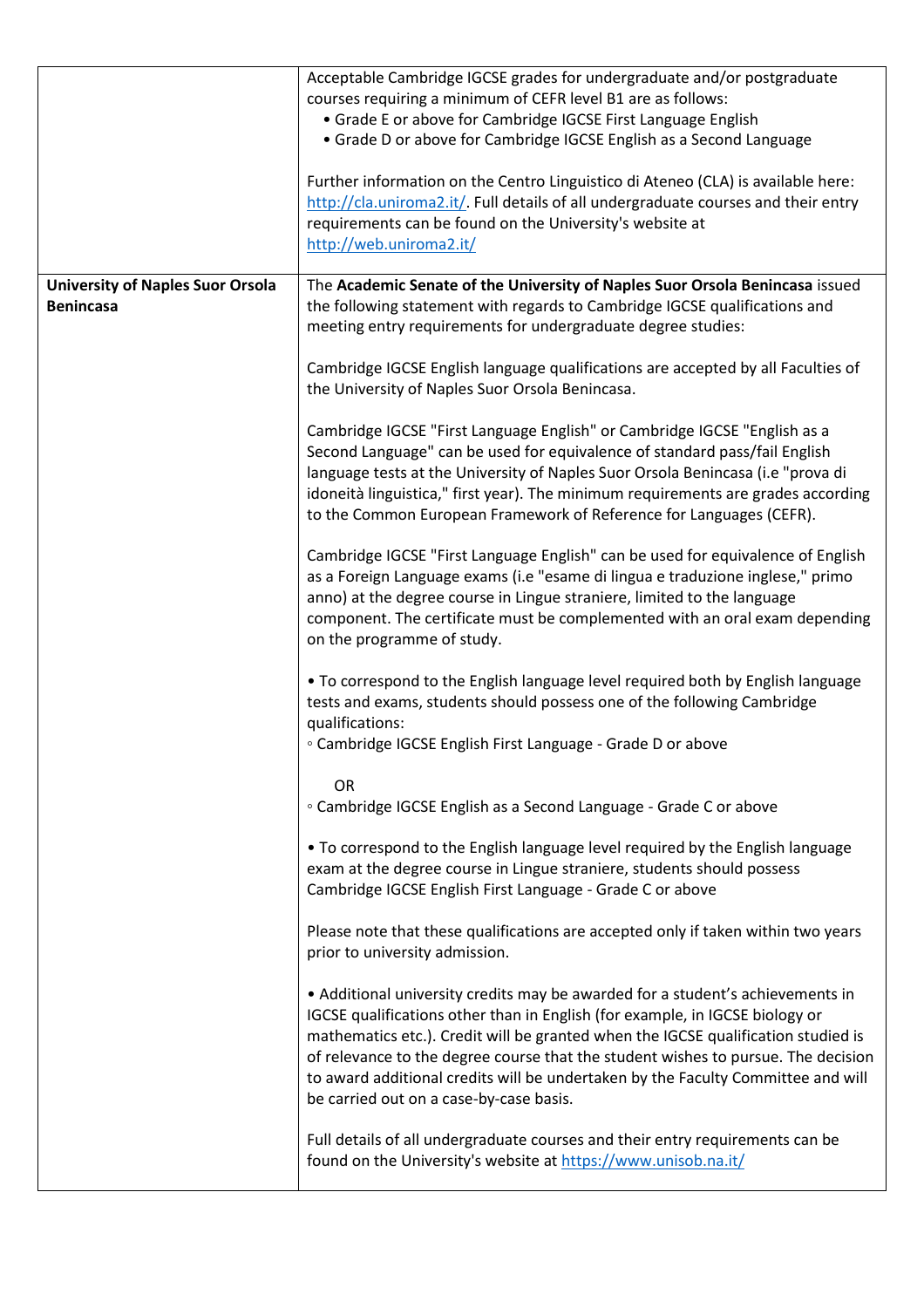| <b>John Cabot University</b><br>in Rome | Students who are non-native speakers of English must demonstrate evidence of<br>English language proficiency for admission to John Cabot University's degree                                                                                                                                                                                                          |
|-----------------------------------------|-----------------------------------------------------------------------------------------------------------------------------------------------------------------------------------------------------------------------------------------------------------------------------------------------------------------------------------------------------------------------|
|                                         | program and English Language for University Studies program.                                                                                                                                                                                                                                                                                                          |
|                                         | Cambridge IGCSE English as a Second Language will be accepted as proof of<br>English for entry to the following courses when the required grades have been<br>met. These are as follows:                                                                                                                                                                              |
|                                         | Minimum Score for JCU Admission: Grade A<br>Placement into Enlus II: Grade B<br>$\bullet$<br>Placement into Enlus I: Grade C                                                                                                                                                                                                                                          |
|                                         | Applicants applying with Cambridge IGCSE First Language English whose<br>education has been conducted in English must have a Grade C in both IGCSE<br>English and IGCSE Math PLUS at least 3 AS Levels to order to be accepted by JCU.<br>Students who take A Level examinations may be able to earn college credit or<br>advanced standing at John Cabot University. |
|                                         | Official scores must be sent directly from the examination board to the Office of<br>Admissions at JCU.                                                                                                                                                                                                                                                               |
|                                         | Full details of acceptable English tests can be found on the University's website<br>at: http://www.johncabot.edu/admissions/undergraduate-<br>admissions/international-students/evidence-of-english-language-proficiency.aspx                                                                                                                                        |
|                                         | Full details of the University's undergraduate courses and admissions procedures<br>can be found at: http://www.johncabot.edu/#                                                                                                                                                                                                                                       |
| <b>University of Pisa</b>               | All Departments of the University of Pisa will accept IGCSE English as a Second<br>Language at grade D or above as meeting the required English language<br>proficiency levels of CEFR B1 or CEFR B2, depending on the programme of study.<br>Please note that qualifications are accepted only if taken within two years prior to<br>university admission.           |
| The University of Siena                 | The Academic Senate of the University of Siena issued the following statement<br>with regard to Cambridge IGCSE qualifications and meeting entry requirements<br>for undergraduate degree studies:                                                                                                                                                                    |
|                                         | • Cambridge IGCSE English language qualifications are accepted by all Faculties of<br>the University of Siena                                                                                                                                                                                                                                                         |
|                                         | . The minimum English language proficiency level is CEFR level B1. Students are<br>advised to check the English language entry requirements with the relevant<br>Department.                                                                                                                                                                                          |
|                                         | . To correspond with the English language minimum (Level B1), students should<br>offer one of the following Cambridge qualifications: 4                                                                                                                                                                                                                               |
|                                         | Cambridge IGCSE English as a Second Language - Grade D or above<br>OR                                                                                                                                                                                                                                                                                                 |
|                                         | Cambridge IGCSE English First Language - Grade F or above<br>• Additional university credits may be given for a student's achievements in IGCSE<br>qualifications other than in English (for example, in IGCSE biology or mathematics<br>etc.). Credit will be awarded when the IGCSE qualification studied is of relevance                                           |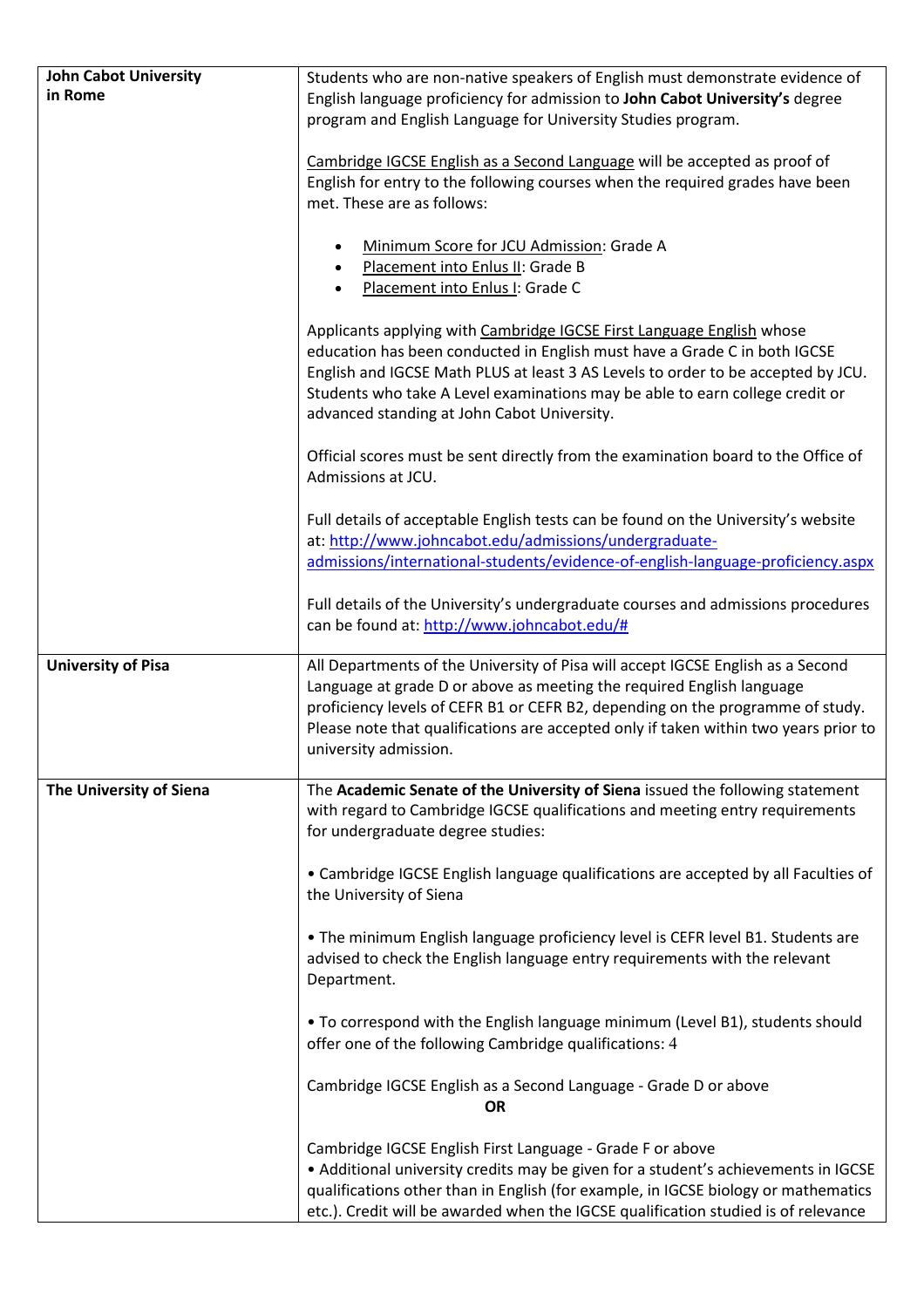|                            | to the degree course that the student wishes to pursue at the University of Siena.<br>The decision to award additional credit will be undertaken by the Didactic<br>Committee and will be carried out on a case-by-case basis.                                                                                                                                                                                                                                                                                                                                 |
|----------------------------|----------------------------------------------------------------------------------------------------------------------------------------------------------------------------------------------------------------------------------------------------------------------------------------------------------------------------------------------------------------------------------------------------------------------------------------------------------------------------------------------------------------------------------------------------------------|
|                            |                                                                                                                                                                                                                                                                                                                                                                                                                                                                                                                                                                |
| <b>University of Udine</b> | The Academic Senate of the University of Udine issued the following statement<br>with regard to the acceptance of Cambridge IGCSE qualifications:                                                                                                                                                                                                                                                                                                                                                                                                              |
|                            | The Academic Senate has decided:<br>1. To express itself favourable to the recognition of the Cambridge IGCSE<br>(International General Certificate of Secondary Education) in English as a<br>Second Language, subject to the following conditions:                                                                                                                                                                                                                                                                                                           |
|                            | a. IGCSE certifications in English will be recognised by the<br>programme boards for all degree courses run by the University of<br>Udine;<br>b. The minimum level recognised for English is B1 of the Common<br>European Framework of Reference;<br>To prove a level of B1 or above, students must present the<br>$c_{\cdot}$                                                                                                                                                                                                                                 |
|                            | Cambridge IGCSE certificate in English as a Second Language with<br>a grade of D or above.<br>2. To award additional credits to students who hold Cambridge IGCSE<br>certifications in subjects other than English, such as biology or<br>mathematics. The credits will be awarded when the content of the<br>Cambridge programme is relevant to the degree course that the student<br>intends to follow at the University of Udine. The relevant teaching body<br>will decide whether to award the credits, making its decisions on a case-<br>by-case basis. |
| <b>University of Milan</b> | University of Milan will accept Cambridge IGCSE First Language English or<br>Cambridge IGCSE English as a Second Language as proof of English proficiency as<br>long as the minimum requirements have been met. The minimum requirements<br>are graded according to the Common European Framework of Reference for<br>Languages (CEFR).                                                                                                                                                                                                                        |
|                            | Acceptable Cambridge IGCSE grades for Degree Programmes requiring a<br>minimum of CEFR Level B2 are as follows:                                                                                                                                                                                                                                                                                                                                                                                                                                                |
|                            | - Grade D or above for Cambridge IGCSE First Language English<br>- Grade C or above for Cambridge IGCSE English as a Second Language                                                                                                                                                                                                                                                                                                                                                                                                                           |
|                            | Acceptable Cambridge IGCSE grades for Degree Programmes requiring a<br>minimum of CEFR Level B1 are as follows:                                                                                                                                                                                                                                                                                                                                                                                                                                                |
|                            | - Grade E or above for Cambridge IGCSE First Language English<br>- Grade D or above for Cambridge IGCSE English as a Second Language                                                                                                                                                                                                                                                                                                                                                                                                                           |
|                            | Further information on the Servizio Linguistico dell'Ateneo di Milano (SLAM) and<br>its services is available here: http://www.unimi.it/studenti/97845.htm. Questions<br>regarding the University of Milan's English language requirements should be<br>directed to SLAM at slam@unimi.it.                                                                                                                                                                                                                                                                     |
|                            | Please note: Students applying with Cambridge IGCSE English (First or Second<br>Language) must provide proof of their English language proficiency. You can do<br>this by submitting a Certifying Statement for CEFR along with your final IGCSE<br>certificate. The Certifying Statement for CEFR provides evidence of your                                                                                                                                                                                                                                   |